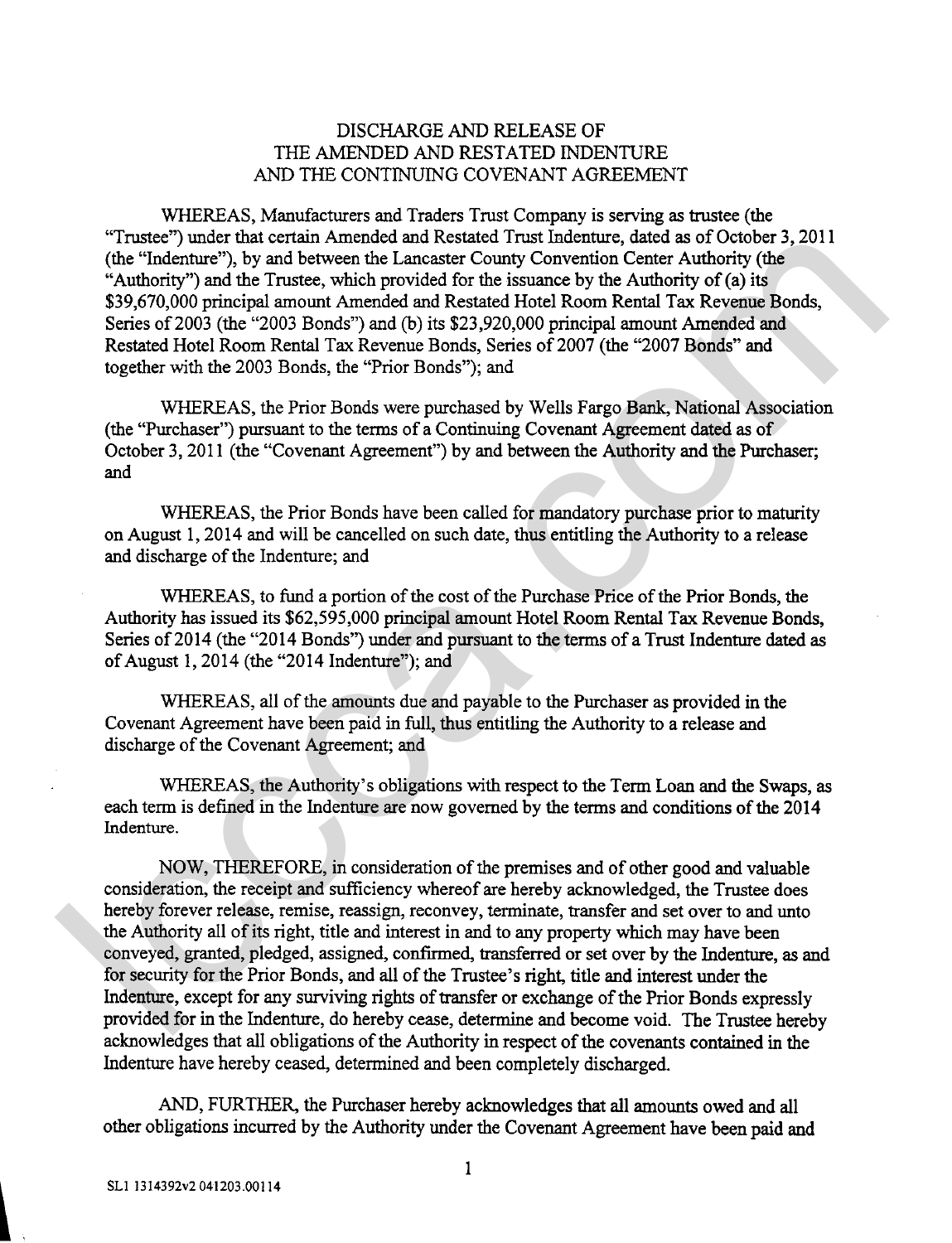that the Covenant Agreement has terminated, except for certain fees and expenses of the Purchaser and counsel to the Purchaser and those obligations which expressly survive the repayment in full of the credit extended by the Purchaser thereunder.

**This** Discharge and Release of the Amended and Restated Trust Indenture and the Covenant Agreement may be executed in multiple counterparts, each of which shall be regarded for all purposes as an original, and such counterparts shall constitute but one and the same instrument. for all purposes as an original, and such counterparts shall constitute but one and the sum<br>instrument.<br>
[Remainder of this page intentionally left blank ]

*[Remainder of this page intentionally lefi blank]*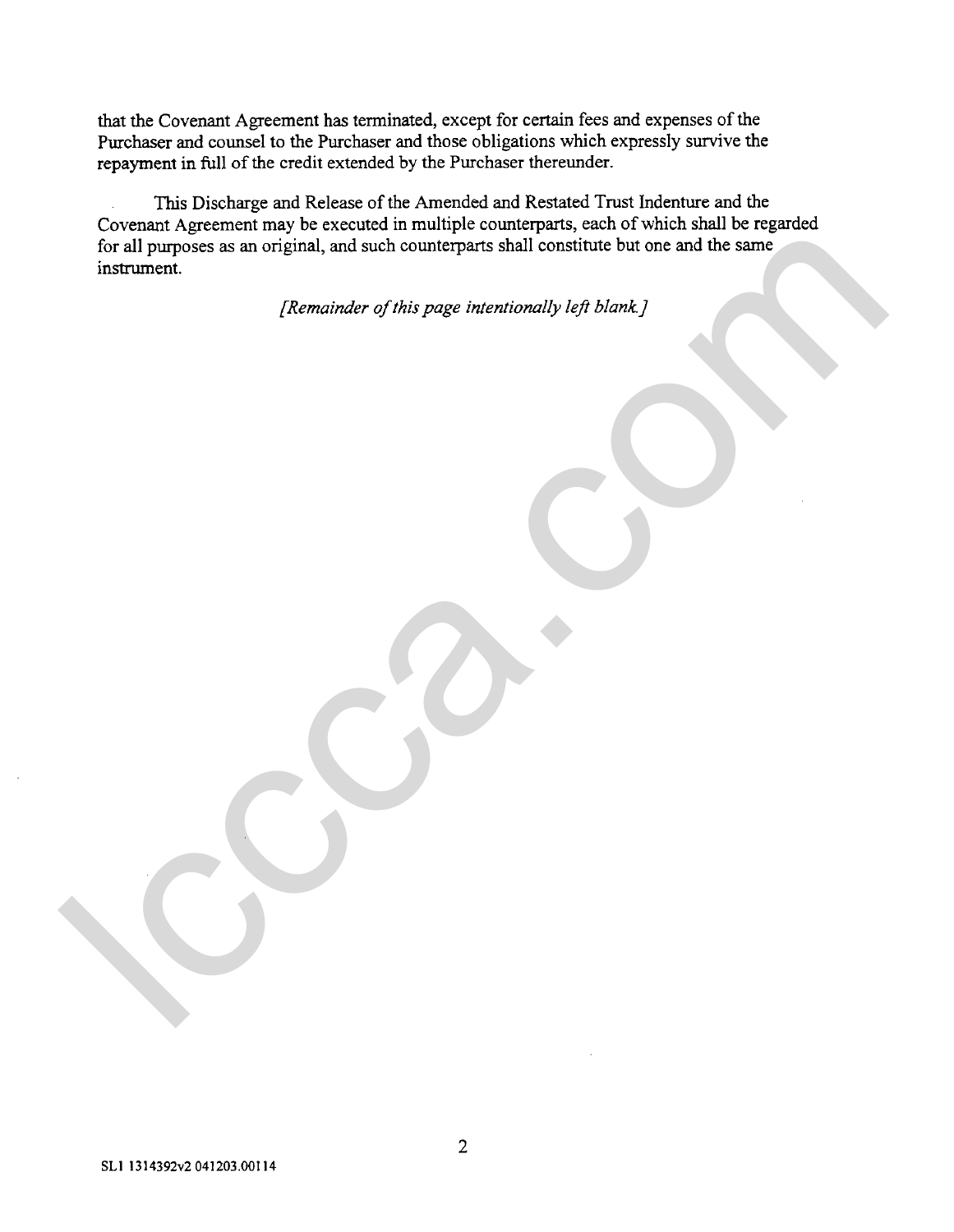IN WITNESS WHEREOF, the parties hereto have caused this Discharge and Release of the Amended and Restated Trust Indenture and the Covenant Agreement to be duly executed, and their respective seals to be hereunto affixed and attested, all as of the 1st day of August, 2014.

| [SEAL] | MANUFACTURERS AND TRADERS TRUST<br>COMPANY, as Trustee |
|--------|--------------------------------------------------------|
|        |                                                        |
|        | Authorized Officer                                     |
|        |                                                        |
| [SEAL] | LANCASTER COUNTY INDUSTRIAL<br>DEVELOPMENT AUTHORITY   |
|        | By:<br>Chairman                                        |
|        | Attest:<br>Secretary                                   |
|        |                                                        |
| [SEAL] | WELLS FARGO BANK, NATIONAL ASSOCIATION                 |
|        | Vice President                                         |
|        |                                                        |
|        |                                                        |
|        |                                                        |
|        |                                                        |

*[Signature page to Discharge and Release Agreement]*